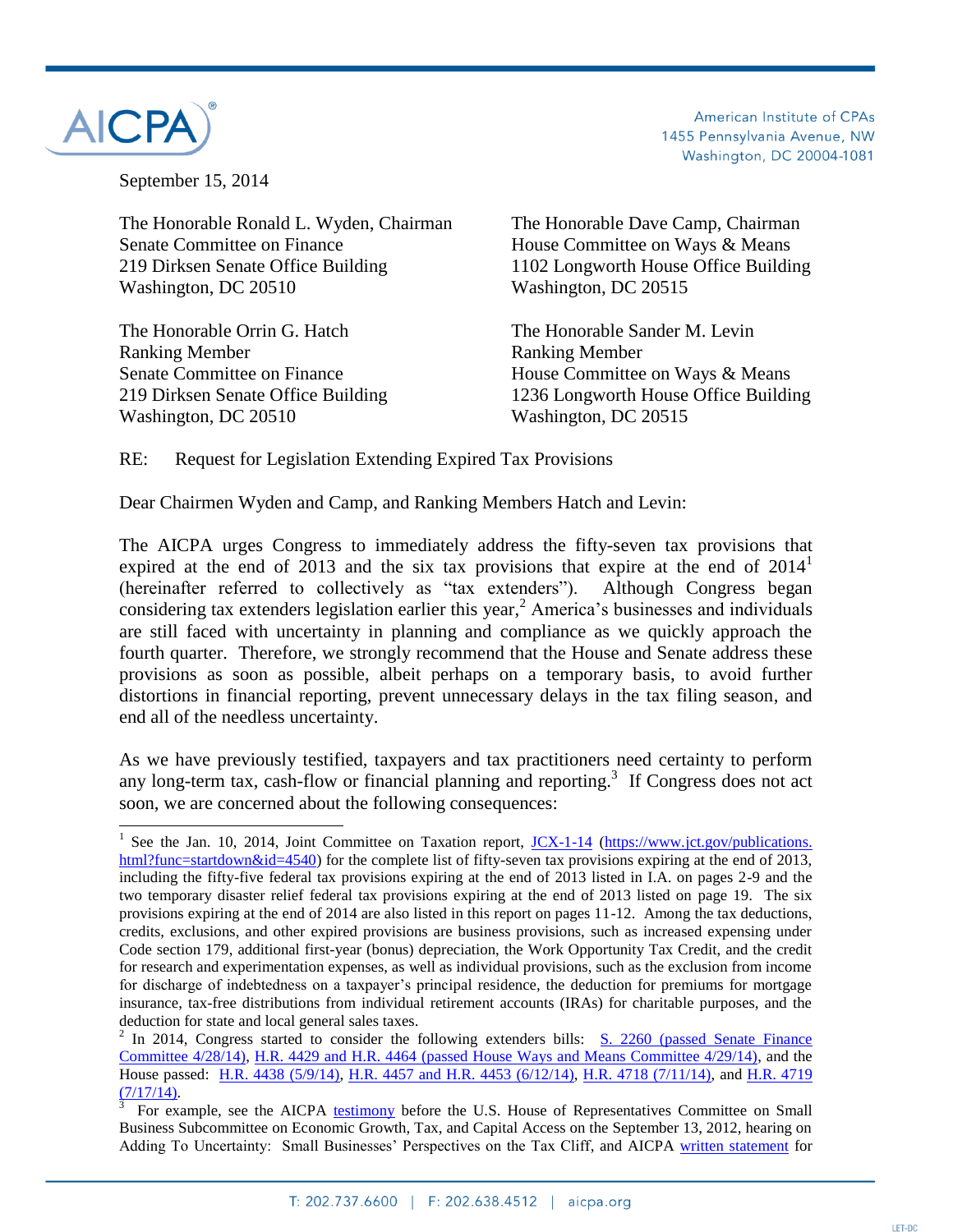The Honorable Ronald L. Wyden The Honorable Dave Camp The Honorable Orrin G. Hatch The Honorable Sander M. Levin September 15, 2014 Page 2 of 5

- The impact on a company's financial accounting and reporting;
- The increase in complexity and administrative burden for taxpayers and the Internal Revenue Service (IRS);
- The adverse impact on small businesses and, ultimately, jobs and growth; and
- The effect on economic decisions and tax payments.

# *Impact on a Company's Financial Accounting and Reporting*

The retroactive extension of tax deductions and credits has implications for a company's financial accounting and reporting. For financial accounting purposes, "the effect of a change in tax laws or rates shall be recognized at the date of enactment."<sup>4</sup> Accordingly, even if Congress signals that it plans to extend various tax credits and other tax incentives, because these tax credits and other tax incentives were not signed into law by the end of 2013, companies must calculate their 2014 tax provisions without regard to the extended tax credits and other tax incentives. Where the relevant credits and incentives are material, the failure to extend the expired provisions in a timely manner creates unnecessary and undesirable ambiguity for financial markets.

For example, because the section 41 tax credit for research and experimentation expenses expired on December 31, 2013, and its extension has not yet been enacted, when calculating the company's 2014 tax provision for financial statement purposes, a company with research expenses is not be able to consider the research and experimentation tax credit as an offset in calculating its tax liability, making its financial statement tax liability higher and net income lower than had the credit been enacted already. The company may not be seen as being as financially stable as it might have been if the tax credits were reflected in its financial statement.

## *The Increase in Complexity and Administrative Burden for Taxpayers and the IRS*

When Congress enacts extensions of these provisions late in the year or in the beginning of the following year, after IRS has already finalized the income tax returns for the tax year, it causes confusion, complexity, and compliance burdens for taxpayers and practitioners, and the IRS. If the tax forms have already been released, the IRS may need to provide additional instructions or revised forms to clarify the new law and reporting. This instructions and forms delay causes the filing season to be even more compressed and taxpayers are not able to file and receive their tax refunds until later in the year. If taxpayers have already filed their tax returns prior to the change in the law, they may need to file

 $\overline{a}$ the hearing before the U.S. House of Representatives Committee on Ways and Means Subcommittee on Select Revenue on May 15, 2013, on the Small Business and Pass-Through Entity Tax Reform Discussion Draft

<sup>&</sup>lt;sup>4</sup> See Financial Accounting Standards Board (*FASB*) Accounting Standards Codification (ASC) [740,](http://www.uic.edu/classes/actg/actg593/Cases/ASC/Standards/ASC-740-10-Income-Taxes.pdf) *Income Taxes* [\(https://asc.fasb.org/](https://asc.fasb.org/) and [http://www.uic.edu/classes/actg/actg593/Cases/ASC/Standards/ASC-740-10-](http://www.uic.edu/classes/actg/actg593/Cases/ASC/Standards/ASC-740-10-Income-Taxes.pdf) [Income-Taxes.pdf\)](http://www.uic.edu/classes/actg/actg593/Cases/ASC/Standards/ASC-740-10-Income-Taxes.pdf), 740-10-25-47, September 29, 2011, page 15.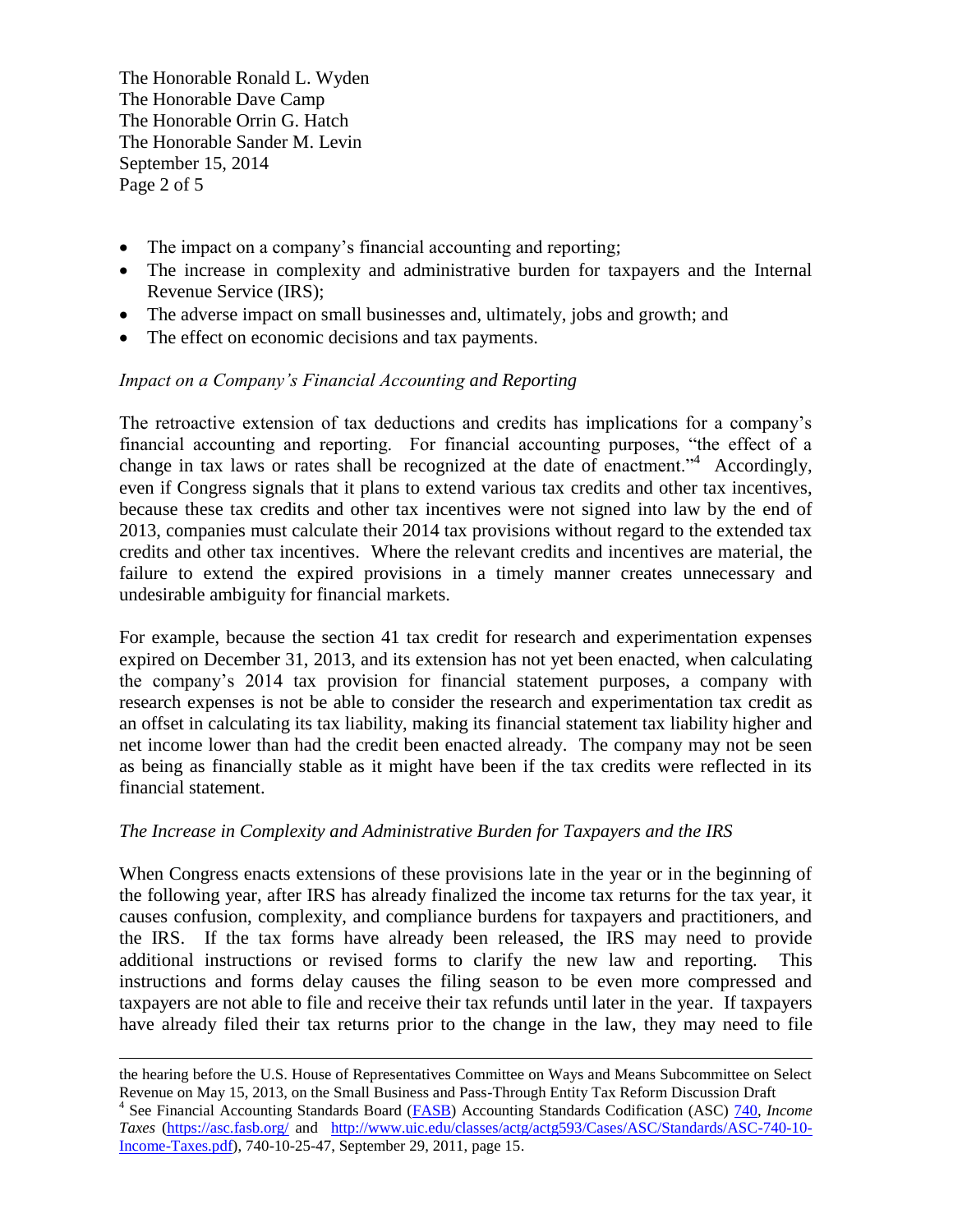The Honorable Ronald L. Wyden The Honorable Dave Camp The Honorable Orrin G. Hatch The Honorable Sander M. Levin September 15, 2014 Page 3 of 5

amended tax returns, reflecting the newly enacted tax rules for the prior tax year. Those taxpayers may have to pay additional costs for an amended tax return, and the IRS will have additional costs and burdens to process the amended tax returns.

For example, a March 31, 2014 fiscal year corporate filer will likely have to (1) report 9/12ths of the research credit on the originally filed return and (2) amend the return when the credit is reinstated to claim the credit for the additional three months (assuming the credit is reinstated after the tax return is filed, which was the case for the provisions that expired in 2010).

## *The Adverse Impact on Small Businesses and Ultimately Jobs and Growth*

These ever-changing, often expiring, short-term changes to the tax laws make it increasingly difficult for small businesses and their owners to perform any long-term tax, cash-flow or financial planning. If businesses are not able to rely on these tax benefits for the long-term, they are limited in their ability to plan, invest, grow and expand, and hire additional workers. Therefore, we urge Congress to extend these provisions sooner rather than later. The expiration of the research and development credit and the section 179 expense deduction provides examples of where business taxpayers may enter into transactions in 2014 without certainty as to the tax implications. While taxpayers have come to anticipate the retroactive reinstatement of expiring provisions and may act under the assumption that Congress again may extend the provisions, an incorrect assumption may prove costly. While a prudent small business owner may wait until Congress provides certainty, the delay may result in the small business owner postponing equipment acquisitions and research expenditures from 2014 to 2015. The intended impact and reason for these provisions as an incentive for small businesses to replace aged equipment and pursue research and development are not achieved when the tax incentives are not available all or much of the year.

### *The Effect on Economic Decisions and Tax Payments*

Uncertainty concerning whether Congress will extend certain tax provisions also adversely impacts tax planning and economic decisions made by individuals. These planning challenges are further compounded when tax laws are changed after the year has already begun but are slated to take effect that same year. When tax laws are issued late in the year or at the last minute, individuals try their best to comply, with no ability to plan for such provisions, no matter how well-intentioned. Incorrect assumptions may result in underpayments of estimated taxes and potential penalties or overpayment of taxes with no interest paid by the IRS.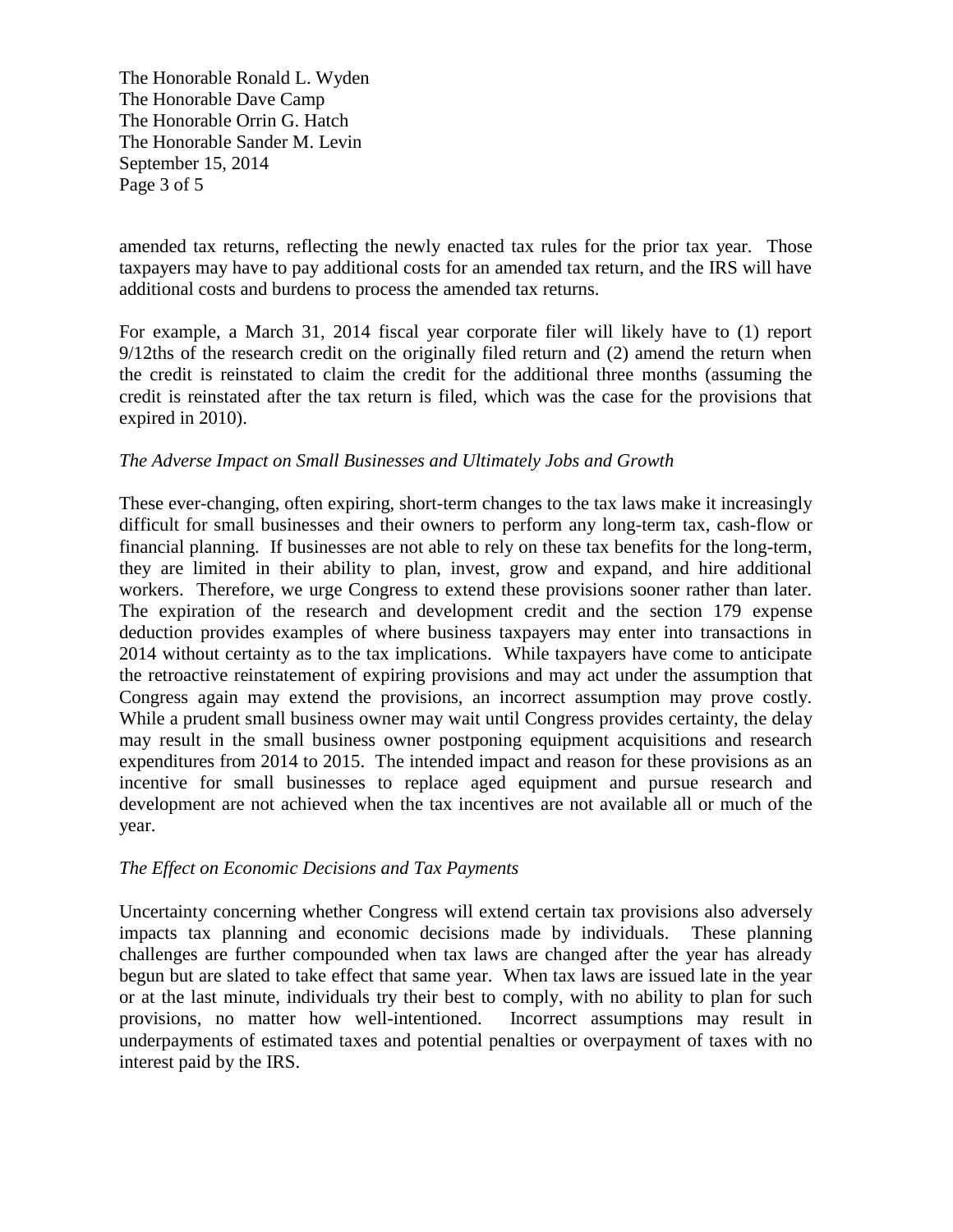The Honorable Ronald L. Wyden The Honorable Dave Camp The Honorable Orrin G. Hatch The Honorable Sander M. Levin September 15, 2014 Page 4 of 5

## *The Lack of Transparency and Certainty with Short-Term, Retroactive Extensions*

The AICPA continues to support long-term tax reform simplification efforts as we strongly believe the short-term, retroactive extension of tax provisions on an annual basis is counter to the [AICPA's Guiding Principles of Good Tax Policy,](http://www.aicpa.org/InterestAreas/Tax/Resources/TaxLegislationPolicy/Advocacy/DownloadableDocuments/Tax_Policy_Concept_Statement_No.1.doc) which promote certainty, as well as transparency and visibility. We also generally urge Congress to enact future tax changes with a presumption of permanency, except in rare situations in which there is an overriding and explicit policy reason for making provisions temporary, such as short-term stimulus provisions or when a new provision requires evaluation after a trial period. Providing longterm certainty will provide simplification. Eliminating the need to constantly extend expiring provisions, such as the research and experimentation credit, will decrease the current state of confusion and, in many cases, reaffirm (rather than undermine) the policy reasons behind these incentives. Eliminating the on-again-off-again nature of these provisions, coupled with the often retroactive tax law changes, will better support long-term planning, reduce the number of amended returns, and significantly decrease the overall complexity of the tax rules.

However, in the current situation, we think Congressional action is preferable to inaction. The immediate passage of tax extender legislation is crucial, and will not diminish the Country's need for permanent tax rules or impact Congress' ability to achieve tax reform in the coming years.

\* \* \* \* \*

The AICPA is the world's largest member association representing the accounting profession, with more than 400,000 members in 128 countries and a history of serving the public interest since 1877. Our members advise clients on federal, state and international tax matters, and prepare income and other tax returns for millions of Americans. Our members provide services to individuals, not-for-profit organizations, small and mediumsized business, as well as America's largest businesses.

We thank you for the opportunity to present our views on this issue. Please feel free to contact me at (304) 522-2553, or [jporter@portercpa.com;](mailto:jporter@portercpa.com) Roby Sawyers, Chair of the AICPA Tax Legislation and Policy Committee, at [Roby\\_Sawyers@ncsu.edu,](mailto:Roby_Sawyers@ncsu.edu) or (919) 515- 4443; or Eileen R. Sherr, AICPA Senior Technical Manager, at (202) 434-9256, or [esherr@aicpa.org,](mailto:esherr@aicpa.org) to discuss the above comments or if you require any additional information.